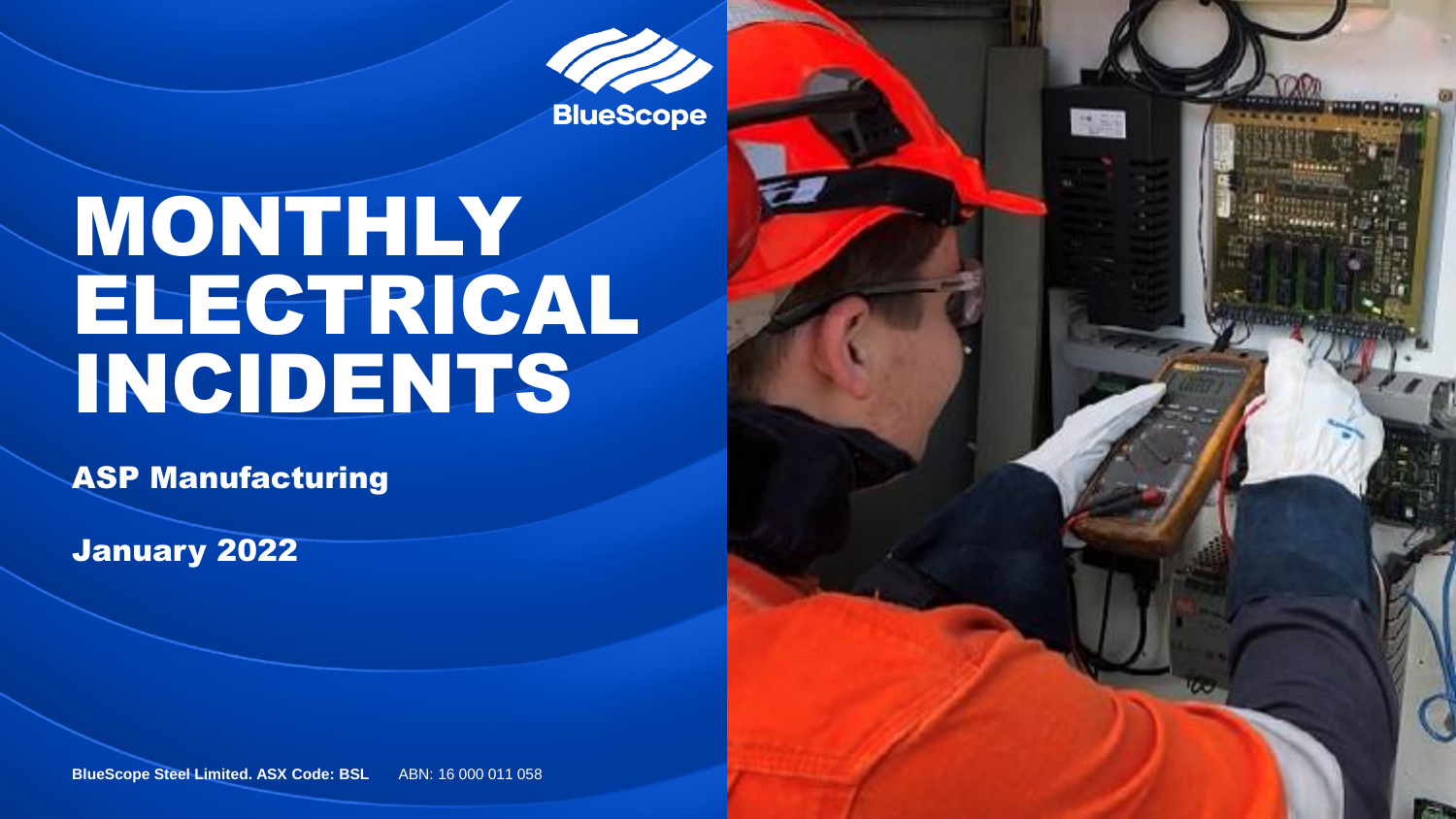### Date: 29/12/2021 Location: No.1 Works Reference: I2039666



Power control received an alarm for a trip on circuit 4-028 6.6kV with a system earth fault. After isolation of circuit an IR test confirmed red phase shorted to earth. An inspection of the cable inside a cable duct found an attempted copper theft by use of a hacksaw, which was found next to the cable damage. Entry to the cable duct from the adjacent road was made through forced entry.

All electrical supply equipment must be suitably secured to prevent accidental or inadvertent access, only authorised persons can access electrical supply equipment. Refer BSL electrical safety manual 1.4.2.3. Report unsecured electrical equipment and unauthorised persons.



The scene inside the cable duct after the incident. Note the outer sheath of the XLPE cable has been cut back, the steel wired armour has been cut and pulled away from the cut site

The hacksaw cut site with the internal earthed screen and red phase conductor visible



The hacksaw found at the site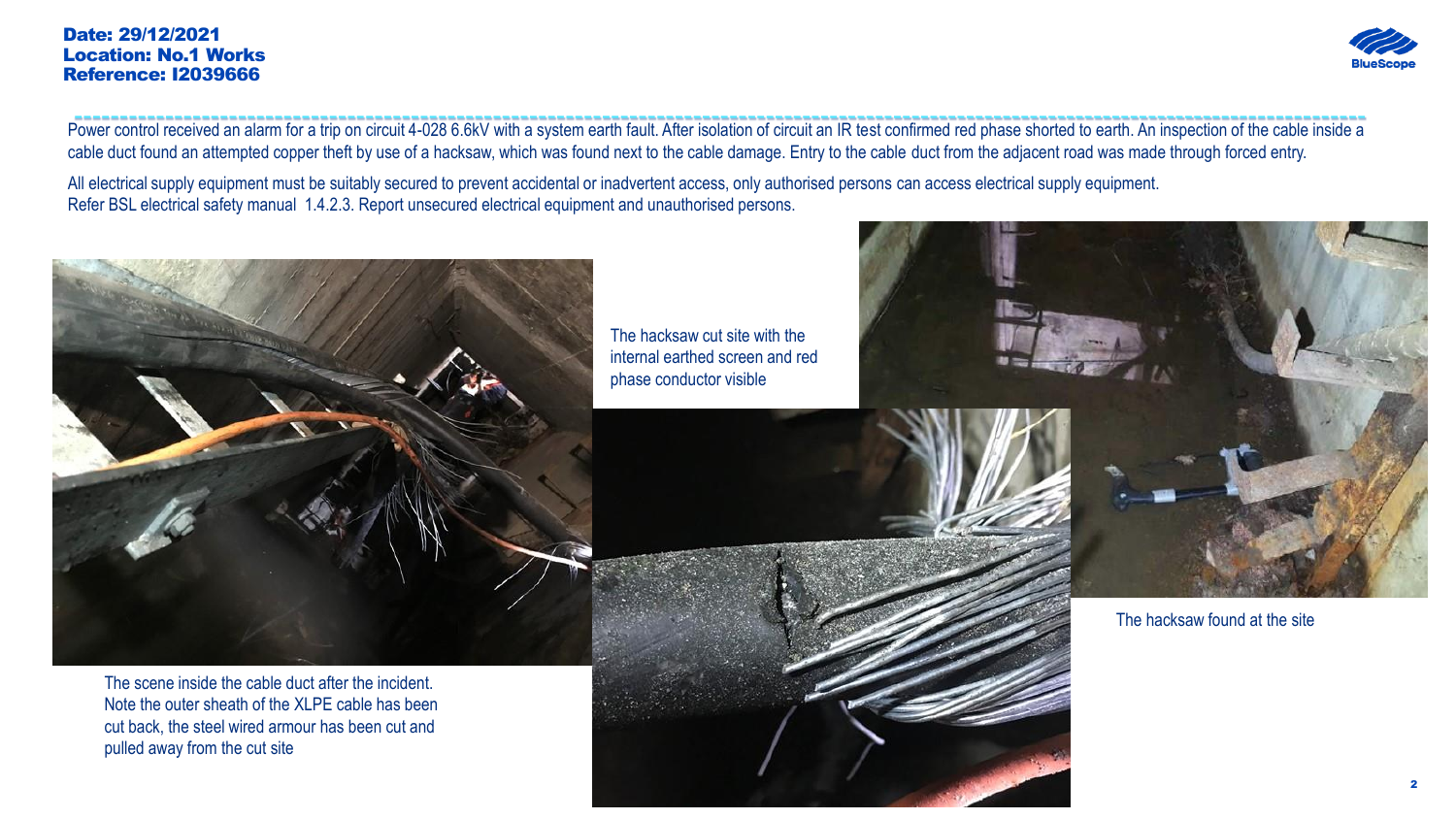

An SDI 95mm<sup>2</sup> cable was found welded Unistrut support rail during inspection of the cross travel live rail system. The cable's insulation has failed due to vibration and rubbing over a long time creating a short circuit to earth.The dc fault has created an arc which has burnt the cable insulation, and melted a section of the copper conductor but also allow the hoist motor to continue running, which has a FLC of 184amps. As it was the only earth fault on the 230V dc floating system no protection tripped.

----------------------------------------------------------------------------------------------------------------------------------------------

Regular maintenance and inspections of electrical equipment and cabling is essential on moving machines to ensure the installation is not compromised by vibration or environmental conditions.



The DC armature cable going to the live rails behind. The cable has lost its Unistrut clamp allowing it to rub on the Unistrut rail

A side view of the cable and how the arcing has melted half the copper conductor and burnt a hole in the Unistrut rail

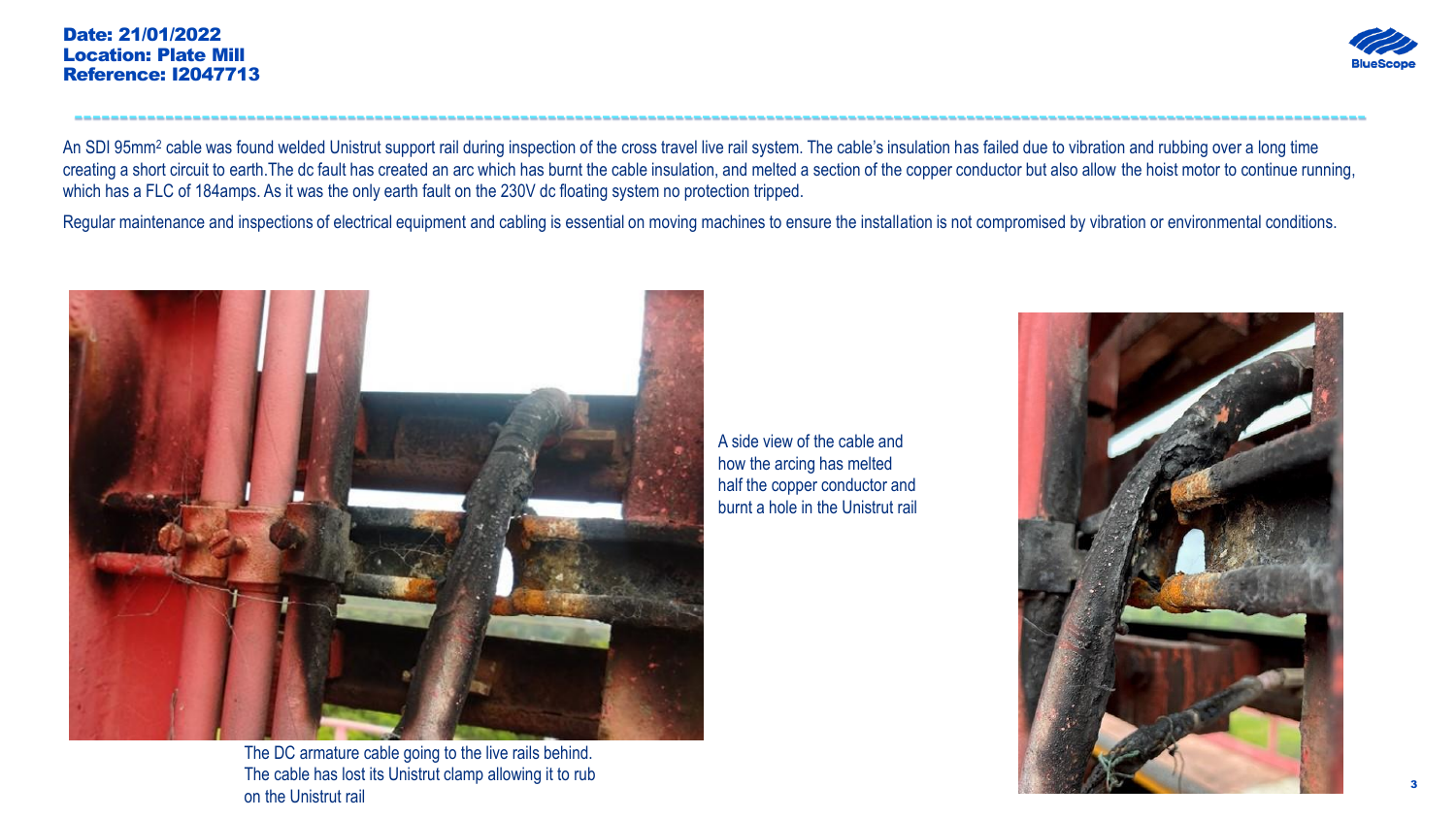### Date: 24/01/2022 Location: No.1 Works Reference: I2048820



An audit of the earthing system of switchrooms A-21 and A-22 has found the earth piles to be in a bad state. One earth pile is in a pit filled with rust scale and has a busbar which runs into the switchroom connected to the pile with very poor connections. The other earth pile seems to be two driven rods in a pit, with one rod completely disconnected and the other rod only partially connected to the busbar which runs into the switchroom.

----------------------------------------------------------------------------------------------------------------------------------------------

As per AS3000 section 5.1.2 an earthing arrangement shall be installed to enable the automatic disconnection of the supply in the event of a short circuit to earth. To ensure the integrity of our earthing systems there must be regular inspections of the earthing system parts from earth piles right through the protective earth connection on an electrical device.



The first pit with the rust scale. The copper busbar coming down onto the pit is connected by 4 rusted bolts at the bottom of the pit. With the scale clean away the bolts are just visible



The second pit with the 2 driven rods. One rod is completely disconnected and the other rod seems to be partially connected to the copper busbar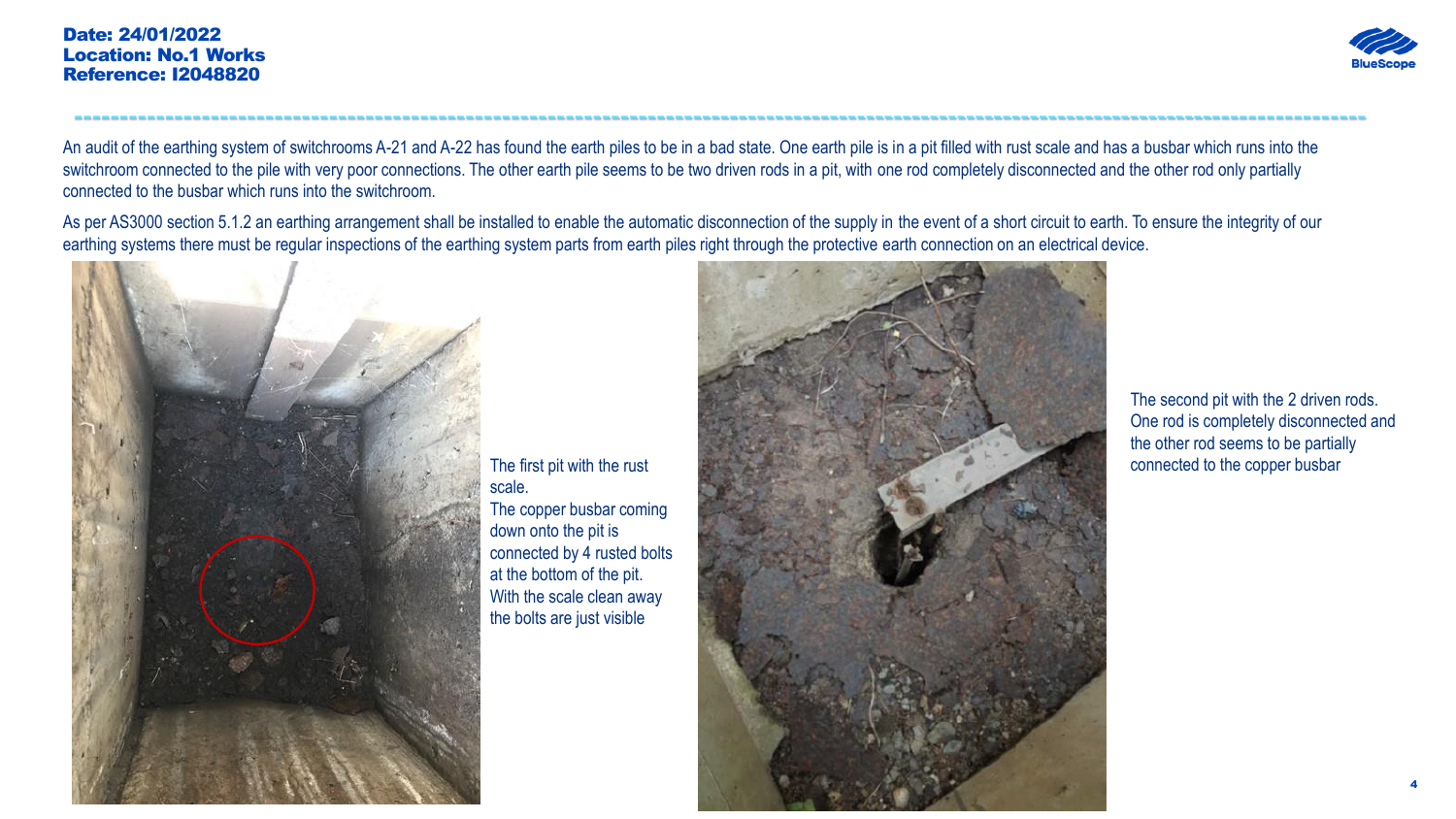

An electrician trying to find why a power outlet circuit RCD would not reset has found an outlet with water ingress. The circuit was meggered to be 0.7 M ohms. Each outlet on this circuit was inspected eventually an outlet was found to be contaminated with termite debris and water ingress.

----------------------------------------------------------------------------------------------------------------------------------------------



A view of the back of the outlet with the termite debris becoming like mud across the terminals